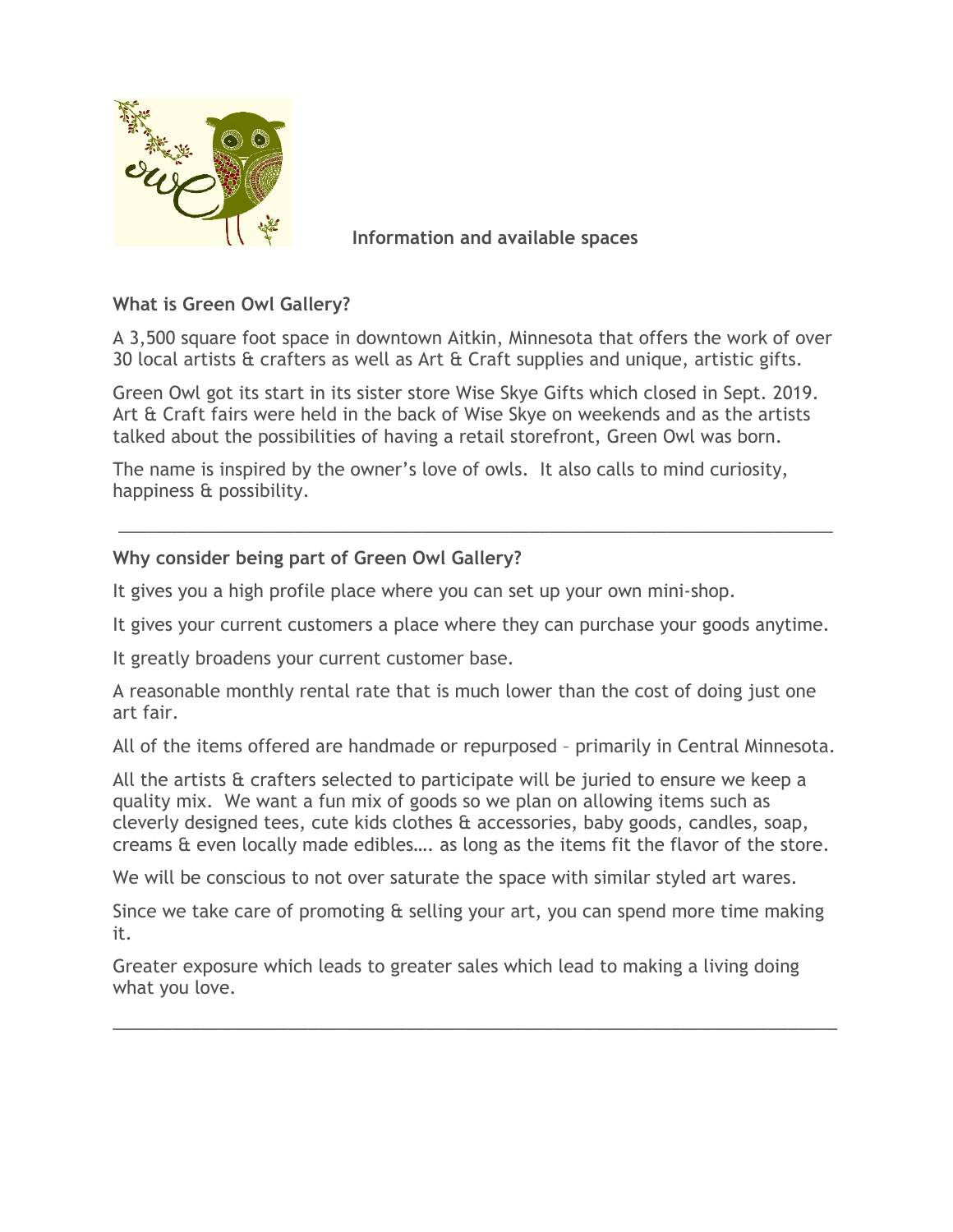### **Rental Rates & Space Sizes\***

1. **End Cap**: approx 24-30 inches wide x 16" deep x 7 feet tall

\$10/month for 12 months or \$15/month for 6 months or \$20/month for 3 months \*plus 20% of all retail sales

2. **Double End Cap:** approx. 48" wide X 16" deep X 7' tall

\$15/month for 12 months or \$20/month for 6 months or \$25/month for 3 months \*plus 20% of all retail sales

3. **4' space:** approx 48" wide X 24" deep X 7' tall

\$15/month for 12 month or \$20/month for 6 months or \$25/month for 3 months \*plus 20% of all retail sales

5. **Wall**: approx 6 feet wide x 24" deep x 7 feet tall\*

\*This size space is intended for artists who create 2-D works of art

\$20/month for 12 months or \$25/month for 6 months or \$30/month for 3 months \*plus 20% of all retail sales

4. **Half Core**: approx 5 feet wide x 4 feet deep x 7 feet tall

\$25/month for 12 months or \$30/month for 6 months or \$35/month for 3 months \*plus 20% of all retail sales

5. **Core**: approx 8 feet wide x 2 feet deep x 7 feet tall

\$30/month for 12 months or \$35/month for 6 months or \$40/month for 3 months \*plus 20% of all retail sales

\_\_\_\_\_\_\_\_\_\_\_\_\_\_\_\_\_\_\_\_\_\_\_\_\_\_\_\_\_\_\_\_\_\_\_\_\_\_\_\_\_\_\_\_\_\_\_\_\_\_\_\_\_\_\_\_\_\_\_\_\_\_\_\_\_\_\_\_\_\_\_\_\_\_

### **What do you get with your booth rental?**

A well-lit space where you can display your goods how you wish.

Your space will be open to the public 5 days a week Tues-Sat 10-4. May be open longer during special events such as the semi-annual Ladies Night Out.

An informed customer service team to take care of questions, suggestions, sales & restocking your booth with back stock if necessary.

We absorb all credit card fees, bad checks & sales tax hassles.

A monthly check mailed to you for 80% of your retail sales the previous month along with a print out of what sold from your space.

A photo & artist statement that will be displayed in your space.

A community bulletin board & postcard holder where you can promote your art show schedule or other events.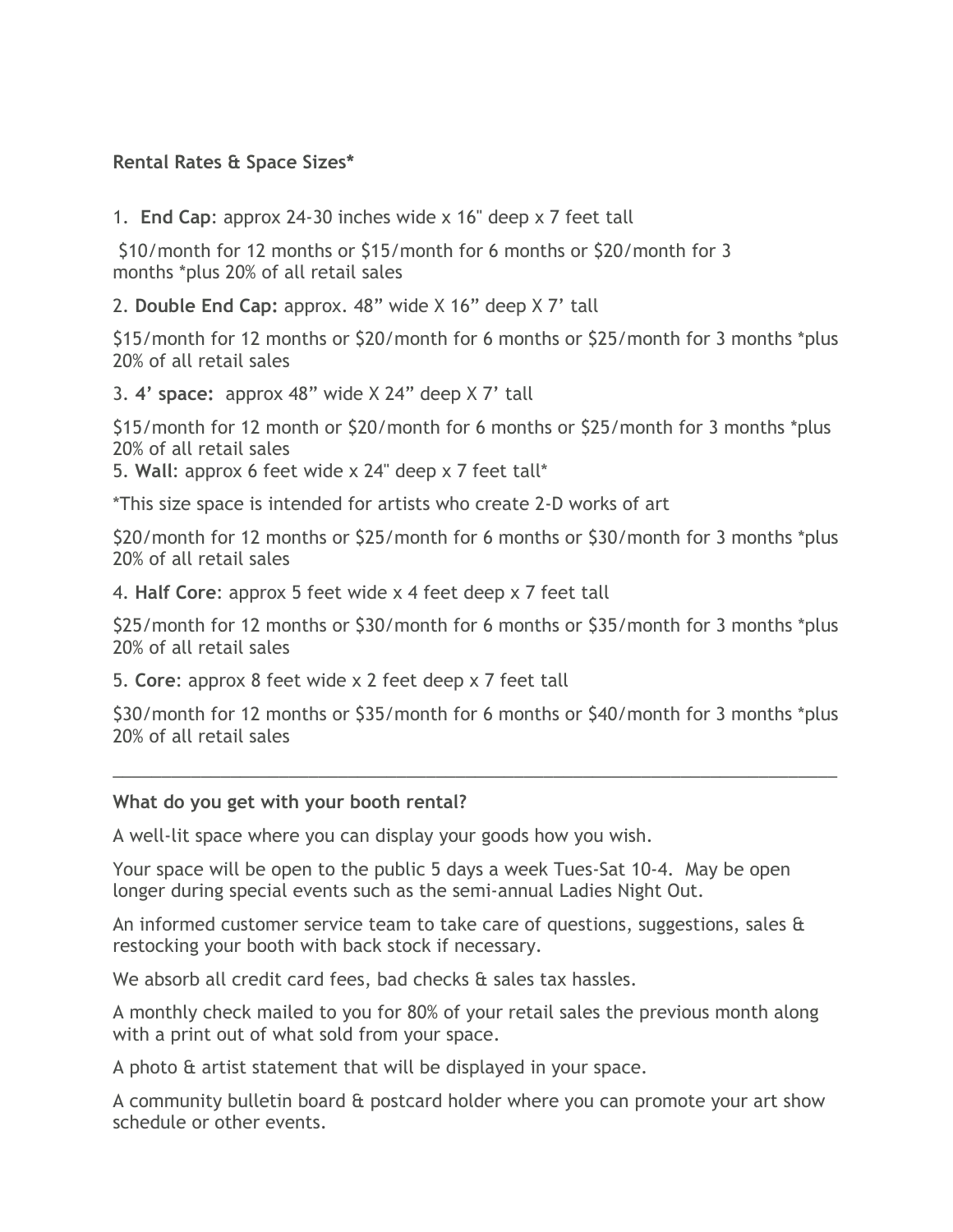The opportunity to host events, classes, demos & signings throughout the year.

A motivated owner who is continuously seeking out new artists so the selection will always be fresh & exciting.

We promote the store and store events monthly through paid Facebook advertising which reaches from McGregor to Brainerd and Garrison to Grand Rapids.

Store promotion via our website that contains: image links to the artists' websites, weekly featured artists, art giveaways, local art fairs schedules & special events.

Store promotion via our interactive Facebook page with over 440 fans.

Store promotion via email marketing: Green Owl Gallery has a growing email database of over 300 names and will send out an email monthly that features artists, giveaways & more.

Store promotion via press releases for special events.

Store promotion via color postcards: eye-catching postcards that will be passed out at local art fairs by all participating Green Owl Gallery artists.

\_\_\_\_\_\_\_\_\_\_\_\_\_\_\_\_\_\_\_\_\_\_\_\_\_\_\_\_\_\_\_\_\_\_\_\_\_\_\_\_\_\_\_\_\_\_\_\_\_\_\_\_\_\_\_\_\_\_\_\_\_\_\_\_\_\_\_\_\_\_\_\_\_\_

#### W**hat do we ask of you?**

A signed contract for your participation for 3, 6 or 12 months.

A payment of your first  $\theta$  last month with a credit card we keep on file  $\theta$  charge the last week of every month for the upcoming month's booth fee.

20% of all retail sales (including special orders).

Display pieces that fit the style & look of the store.\* (we can help coach if necessary)

Your time to customize your booth.

A well displayed booth full of products that is consistently restocked.

Promote Green Owl Gallery on your facebook pages, websites, blogs & art shows.

Jewelers are recommended to provide a locked display of their work. (search IKEA klingsbo)

1 product per year valued at \$15 or more to keep for our charity closet (This is a way we can give back to the community, plus get free advertising exposure)

1 product per year valued at \$15 or more that we could use as a giveaway on our website which will be promoted through email & facebook (This is another low-cost way to create buzz & bring attention to the many artists who exhibit at Green Owl Gallery).

A high res digital photo of you and a brief artist statement for the booth. Plus a short bio about you so we can share it when we feature you on the website.

Not to share your space with another artist.

If using electricity in your space, please use LED bulbs for spotlights.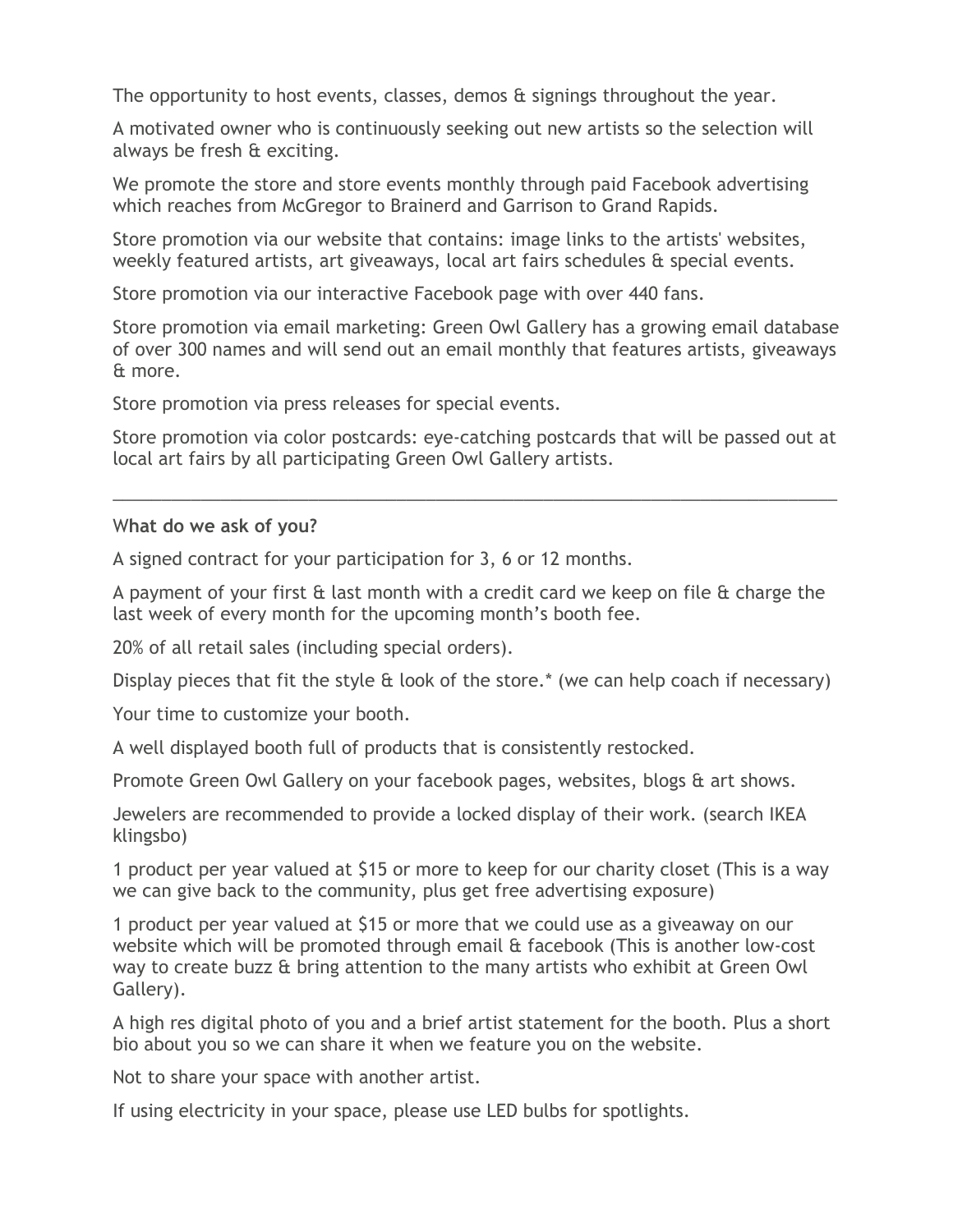We will staff the space accordingly; however, we are not responsible for theft or breakage.

\_\_\_\_\_\_\_\_\_\_\_\_\_\_\_\_\_\_\_\_\_\_\_\_\_\_\_\_\_\_\_\_\_\_\_\_\_\_\_\_\_\_\_\_\_\_\_\_\_\_\_\_\_\_\_\_\_\_\_\_\_\_\_\_\_\_\_\_\_\_\_\_\_

#### **Other details…**

Not all selling months are equal so please keep this in mind when receiving your monthly checks. Our biggest months are summer and the Christmas season.

We will need to know if you want to renew your contract at the beginning of six weeks prior to your last month. If you want to renew with another space size or location that is open, we will do our best to accommodate.

Our goal is to have all spaces rented at all times.

Once your contract is up & you do not renew, we cannot guarantee a space for you if you want to return to Green Owl Gallery at a later time.

Green Owl Gallery was inspired by a similar concept in Berkley, MI.

Green Owl Gallery was created so artists would have another, low cost opportunity to market their work other than art fairs, Etsy & wholesale.

Green Owl Gallery was also created so folks in Central Minnesota would have a place where they could buy a large variety of amazing handmade wares & know ALL their money spent there is staying in the local area.

\_\_\_\_\_\_\_\_\_\_\_\_\_\_\_\_\_\_\_\_\_\_\_\_\_\_\_\_\_\_\_\_\_\_\_\_\_\_\_\_\_\_\_\_\_\_\_\_\_\_\_\_\_\_\_\_\_\_\_\_\_\_\_\_\_\_\_\_\_\_\_\_\_\_

### **Available Spaces**

Please email or call for information on current available display space.

Interested artists may email us a link to their website or 4-6 photos of their work along with desired booth space & lease length. Please use **INTERESTED ARTIST** for the subject line of your email.

We look forward to hearing from you - info@greenowlgallery.com